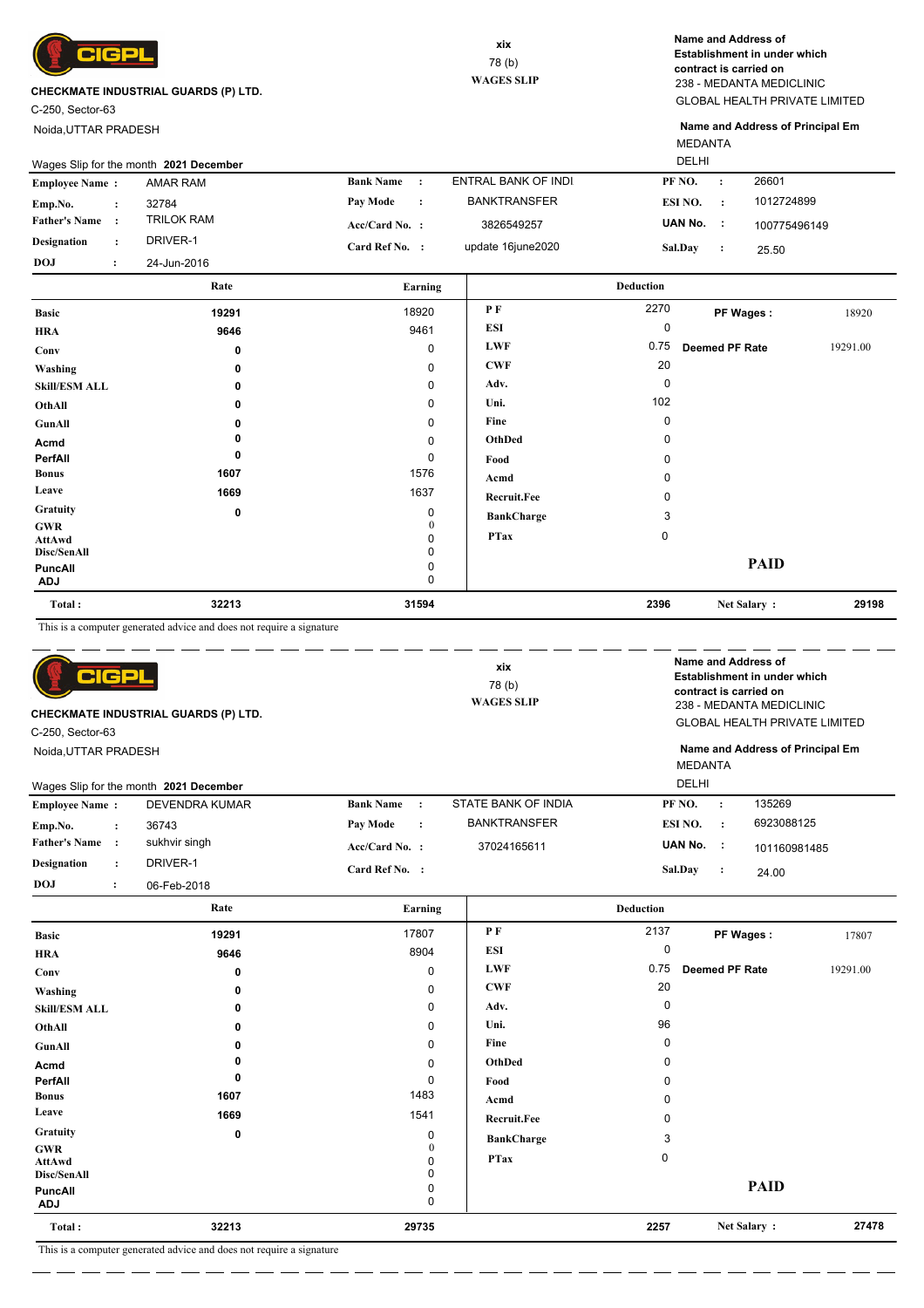

C-250, Sector-63

Noida,UTTAR PRADESH

GLOBAL HEALTH PRIVATE LIMITED 238 - MEDANTA MEDICLINIC **Name and Address of Establishment in under which contract is carried on**

MEDANTA **Name and Address of Principal Em**

|                       | Wages Slip for the month 2021 December |                  |                |                     | <b>DELHI</b>   |           |              |
|-----------------------|----------------------------------------|------------------|----------------|---------------------|----------------|-----------|--------------|
| <b>Employee Name:</b> | SONU KUMAR                             | <b>Bank Name</b> |                | <b>CANARA BANK</b>  | PF NO.         | $\cdot$ : | 139128       |
| Emp.No.               | 40922                                  | <b>Pay Mode</b>  | $\ddot{\cdot}$ | <b>BANKTRANSFER</b> | ESI NO.        | $\cdot$ . | 0            |
| <b>Father's Name</b>  | ram swaroop                            | $Acc/Card No.$ : |                | 0390101154410       | UAN No.        |           | 101508657065 |
| Designation           | DRIVER-1                               | Card Ref No. :   |                | 0                   | <b>Sal.Day</b> |           | 26.00        |
| <b>DOJ</b>            | 04-Sep-2019                            |                  |                |                     |                |           |              |

|                              | Rate     | Earning     |                    | <b>Deduction</b> |                       |          |
|------------------------------|----------|-------------|--------------------|------------------|-----------------------|----------|
| <b>Basic</b>                 | 19291    | 19291       | PF                 | 2315             | PF Wages:             | 19291    |
| <b>HRA</b>                   | 9646     | 9646        | ESI                | 0                |                       |          |
| Conv                         | 0        | $\mathbf 0$ | <b>LWF</b>         | 0.75             | <b>Deemed PF Rate</b> | 19291.00 |
| Washing                      | 0        | 0           | <b>CWF</b>         | 20               |                       |          |
| <b>Skill/ESM ALL</b>         | 0        | 0           | Adv.               | 0                |                       |          |
| OthAll                       | $\Omega$ | 0           | Uni.               | 104              |                       |          |
| GunAll                       | 0        | 0           | Fine               | 0                |                       |          |
| Acmd                         |          | 0           | OthDed             | 0                |                       |          |
| PerfAll                      | 0        | 0           | Food               |                  |                       |          |
| <b>Bonus</b>                 | 1607     | 1607        | Acmd               | $\Omega$         |                       |          |
| Leave                        | 1669     | 1669        | <b>Recruit.Fee</b> |                  |                       |          |
| Gratuity                     | 0        | 0           | <b>BankCharge</b>  | 3                |                       |          |
| <b>GWR</b><br>AttAwd         |          | 0<br>0      | <b>PTax</b>        | $\mathbf 0$      |                       |          |
| Disc/SenAll                  |          | 0           |                    |                  |                       |          |
| <b>PuncAll</b><br><b>ADJ</b> |          | 0<br>0      |                    |                  | <b>PAID</b>           |          |
| Total:                       | 32213    | 32213       |                    | 2443             | Net Salary:           | 29770    |

This is a computer generated advice and does not require a signature

| cþ<br><b>CHECKMATE INDUSTRIAL GUARDS (P) LTD.</b> |                      |                                        |                  | xix<br>78 (b)<br><b>WAGES SLIP</b> |                        | Name and Address of<br>Establishment in under which<br>contract is carried on<br>238 - MEDANTA MEDICLINIC<br><b>GLOBAL HEALTH PRIVATE LIMITED</b> |                |                                  |
|---------------------------------------------------|----------------------|----------------------------------------|------------------|------------------------------------|------------------------|---------------------------------------------------------------------------------------------------------------------------------------------------|----------------|----------------------------------|
| C-250, Sector-63                                  |                      |                                        |                  |                                    |                        |                                                                                                                                                   |                |                                  |
| Noida, UTTAR PRADESH                              |                      |                                        |                  |                                    |                        | <b>MEDANTA</b><br><b>DELHI</b>                                                                                                                    |                | Name and Address of Principal Em |
|                                                   |                      | Wages Slip for the month 2021 December |                  |                                    |                        |                                                                                                                                                   |                |                                  |
| <b>Employee Name:</b>                             |                      | AMIR JHA                               | <b>Bank Name</b> | $\cdot$ :                          | STATE BANK OF INDIA    | PF NO.                                                                                                                                            |                | 140452                           |
| Emp.No.                                           | $\ddot{\phantom{a}}$ | 42261                                  | Pay Mode         | $\cdot$                            | <b>BANKTRANSFER</b>    | ESI NO.                                                                                                                                           | $\cdot$        | 1014504303                       |
| <b>Father's Name</b>                              |                      | <b>HARI NATH JHA</b>                   | Acc/Card No. :   |                                    | 10650682624            | UAN No. :                                                                                                                                         |                | 101569893941                     |
| <b>Designation</b>                                | $\ddot{\phantom{a}}$ | DRIVER-1                               | Card Ref No. :   |                                    | cheque upload 3feb2020 | <b>Sal.Dav</b>                                                                                                                                    | $\ddot{\cdot}$ | 26.00                            |
| <b>DOJ</b>                                        | $\bullet$<br>$\cdot$ | 01-Feb-2020                            |                  |                                    |                        |                                                                                                                                                   |                |                                  |

| <b>Basic</b><br><b>HRA</b><br>Conv<br>Washing<br><b>Skill/ESM ALL</b> | 19291<br>9646<br>0<br>$\bf{0}$<br>$\Omega$ | 19291<br>9646<br>$\mathbf 0$<br>0 | P F<br><b>ESI</b><br><b>LWF</b><br><b>CWF</b> | 2315<br>0<br>0.75 | PF Wages:<br>Deemed PF Rate | 19291    |
|-----------------------------------------------------------------------|--------------------------------------------|-----------------------------------|-----------------------------------------------|-------------------|-----------------------------|----------|
|                                                                       |                                            |                                   |                                               |                   |                             |          |
|                                                                       |                                            |                                   |                                               |                   |                             |          |
|                                                                       |                                            |                                   |                                               |                   |                             | 19291.00 |
|                                                                       |                                            |                                   |                                               | 20                |                             |          |
|                                                                       |                                            | 0                                 | Adv.                                          | 0                 |                             |          |
| OthAll                                                                | 0                                          | 0                                 | Uni.                                          | 104               |                             |          |
| GunAll                                                                | $\mathbf{0}$                               | 0                                 | Fine                                          | $\mathbf 0$       |                             |          |
| Acmd                                                                  |                                            | 0                                 | OthDed                                        | $\Omega$          |                             |          |
| PerfAll                                                               | 0                                          | 0                                 | Food                                          | $\Omega$          |                             |          |
| <b>Bonus</b>                                                          | 1607                                       | 1607                              | Acmd                                          | $\Omega$          |                             |          |
| Leave                                                                 | 1669                                       | 1669                              | <b>Recruit.Fee</b>                            | $\Omega$          |                             |          |
| Gratuity                                                              | 0                                          | 0                                 | <b>BankCharge</b>                             | 3                 |                             |          |
| <b>GWR</b><br><b>AttAwd</b><br>Disc/SenAll                            |                                            | $\Omega$                          | <b>PTax</b>                                   | 0                 |                             |          |
| <b>PuncAll</b><br><b>ADJ</b>                                          |                                            | 0<br>0                            |                                               |                   | <b>PAID</b>                 |          |
| Total:                                                                | 32213                                      | 32213                             |                                               | 2443              | Net Salary:                 | 29770    |

This is a computer generated advice and does not require a signature

L.

. <u>. . . . . . . . .</u> . . . . .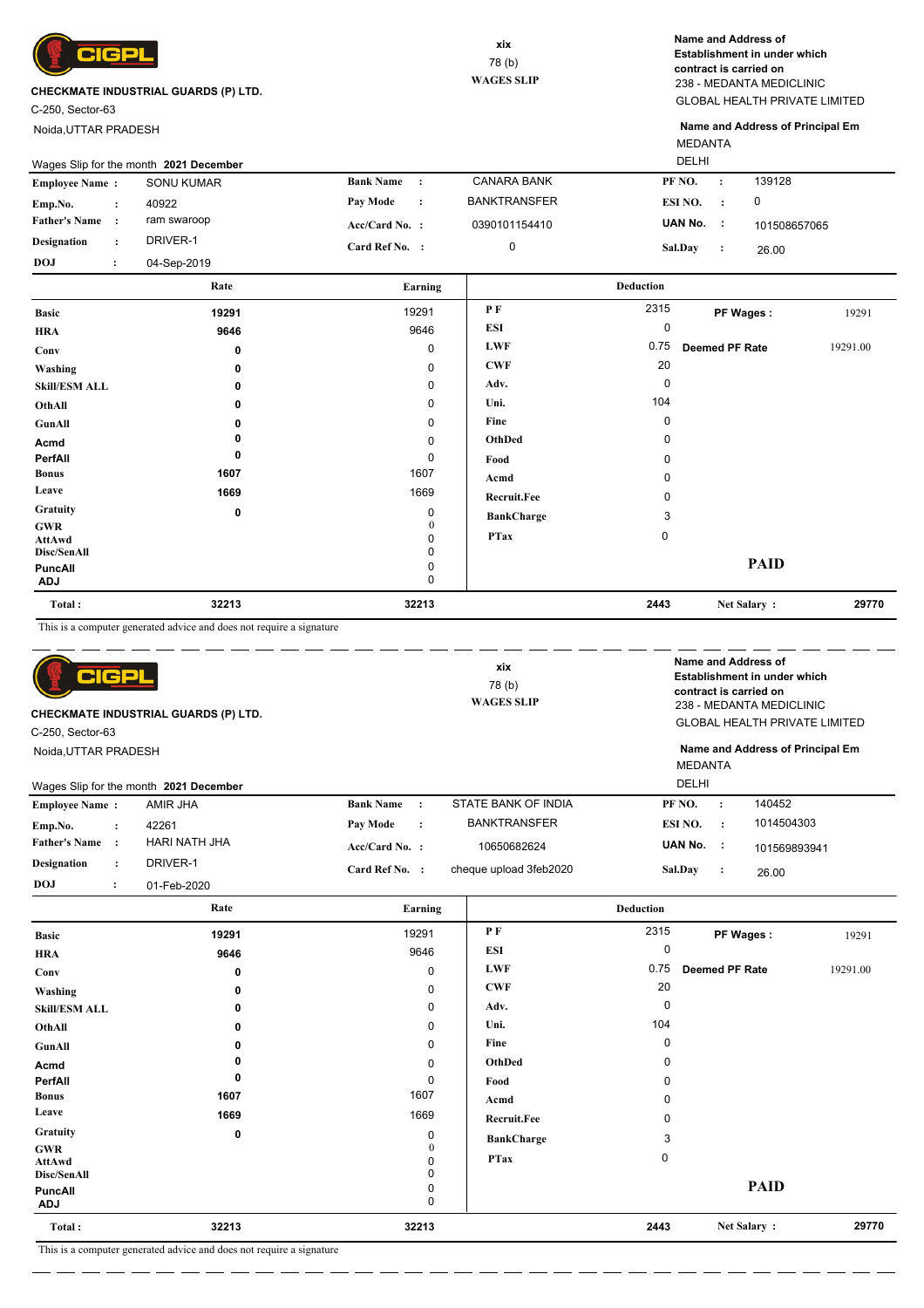

C-250, Sector-63

Noida,UTTAR PRADESH

GLOBAL HEALTH PRIVATE LIMITED 238 - MEDANTA MEDICLINIC **Name and Address of Establishment in under which contract is carried on**

MEDANTA **Name and Address of Principal Em**

|                       | Wages Slip for the month 2021 December | <b>DELHI</b>     |           |                     |                |           |              |  |
|-----------------------|----------------------------------------|------------------|-----------|---------------------|----------------|-----------|--------------|--|
| <b>Employee Name:</b> | <b>MACLEENA</b>                        | <b>Bank Name</b> |           | CANARA BANK         | PF NO.         | $\cdot$ : | 23966        |  |
| Emp.No.               | 29967                                  | Pay Mode         | $\cdot$ : | <b>BANKTRANSFER</b> | ESI NO.        | $\cdot$   | 1013761147   |  |
| <b>Father's Name</b>  | ALEXANDER                              | $Acc/Card No.$ : |           | 0341101104653       | UAN No. :      |           | 100520691315 |  |
| <b>Designation</b>    | LADY GUARD                             | Card Ref No. :   |           |                     | <b>Sal.Day</b> |           | 21.00        |  |
| <b>DOJ</b>            | 04-Jun-2015                            |                  |           |                     |                |           |              |  |

|                       | Rate  | Earning       |                    | <b>Deduction</b> |                       |          |
|-----------------------|-------|---------------|--------------------|------------------|-----------------------|----------|
| <b>Basic</b>          | 17537 | 14165         | PF                 | 1700             | PF Wages:             | 14165    |
| <b>HRA</b>            | 8769  | 7083          | <b>ESI</b>         | 0                |                       |          |
| Conv                  | 0     | 0             | <b>LWF</b>         | 0.75             | <b>Deemed PF Rate</b> | 17537.00 |
| Washing               | 0     | 0             | <b>CWF</b>         | 20               |                       |          |
| <b>Skill/ESM ALL</b>  | 0     | 0             | Adv.               | 0                |                       |          |
| OthAll                | 0     | 0             | Uni.               | 84               |                       |          |
| GunAll                | 0     | 0             | Fine               | 0                |                       |          |
| Acmd                  | 0     | 0             | OthDed             | 0                |                       |          |
| PerfAll               | 0     | 0             | Food               | 0                |                       |          |
| <b>Bonus</b>          | 1461  | 1180          | Acmd               | 0                |                       |          |
| Leave                 | 1517  | 1225          | <b>Recruit.Fee</b> | 0                |                       |          |
| Gratuity              | 0     | 0             | <b>BankCharge</b>  | 3                |                       |          |
| <b>GWR</b><br>AttAwd  |       | 0<br>$\Omega$ | <b>PTax</b>        | $\mathbf 0$      |                       |          |
| Disc/SenAll           |       | 0             |                    |                  |                       |          |
| PuncAll<br><b>ADJ</b> |       | 0<br>0        |                    |                  | <b>PAID</b>           |          |
| Total:                | 29284 | 23653         |                    | 1808             | Net Salary:           | 21845    |

This is a computer generated advice and does not require a signature

| IGP<br>C-250, Sector-63                                        | CHECKMATE INDUSTRIAL GUARDS (P) LTD. |                  |         | xix<br>78(b)<br><b>WAGES SLIP</b> | Name and Address of<br>contract is carried on |           | Establishment in under which<br>238 - MEDANTA MEDICLINIC<br><b>GLOBAL HEALTH PRIVATE LIMITED</b> |
|----------------------------------------------------------------|--------------------------------------|------------------|---------|-----------------------------------|-----------------------------------------------|-----------|--------------------------------------------------------------------------------------------------|
| Noida, UTTAR PRADESH<br>Wages Slip for the month 2021 December |                                      |                  |         |                                   | <b>MEDANTA</b><br><b>DELHI</b>                |           | Name and Address of Principal Em                                                                 |
| <b>Employee Name:</b>                                          | <b>PUSPA RAI</b>                     | <b>Bank Name</b> | $\cdot$ | <b>UNION BANK OF INDIA</b>        | PF NO.                                        | $\cdot$   | 137454                                                                                           |
| Emp.No.<br>$\ddot{\phantom{a}}$                                | 39115                                | Pay Mode         | $\cdot$ | <b>BANKTRANSFER</b>               | ESI NO.                                       | $\cdot$ : | 1014380795                                                                                       |
| <b>Father's Name</b><br>$\cdot$                                | VIRENDRA KUMAR SINGH                 | $Acc/Card No.$ : |         | 648502010002074                   | UAN No.                                       | - 1       | 101314241827                                                                                     |
| <b>Designation</b><br>$\ddot{\phantom{a}}$                     | <b>LADY GUARD</b>                    | Card Ref No. :   |         | <b>SCAN COPY ATT</b>              | Sal.Day                                       | $\cdot$ : | 25.00                                                                                            |
| <b>DOJ</b><br>$\ddot{\phantom{a}}$                             | 26-Dec-2018                          |                  |         |                                   |                                               |           |                                                                                                  |

|                              | Rate                                                                   | Earning          |                    | <b>Deduction</b> |                       |          |
|------------------------------|------------------------------------------------------------------------|------------------|--------------------|------------------|-----------------------|----------|
| <b>Basic</b>                 | 17537                                                                  | 16863            | P F                | 2024             | PF Wages:             | 16863    |
| <b>HRA</b>                   | 8769                                                                   | 8432             | ESI                | 0                |                       |          |
| Conv                         | 0                                                                      | 0                | <b>LWF</b>         | 0.75             | <b>Deemed PF Rate</b> | 17537.00 |
| Washing                      | 0                                                                      | 0                | <b>CWF</b>         | 20               |                       |          |
| <b>Skill/ESM ALL</b>         | 0                                                                      | 0                | Adv.               | $\mathbf 0$      |                       |          |
| OthAll                       | 0                                                                      | $\mathbf 0$      | Uni.               | 100              |                       |          |
| GunAll                       | 0                                                                      | 0                | Fine               | 0                |                       |          |
| Acmd                         |                                                                        | 0                | OthDed             | 0                |                       |          |
| PerfAll                      | 0                                                                      | 0                | Food               | O                |                       |          |
| <b>Bonus</b>                 | 1461                                                                   | 1405             | Acmd               | ŋ                |                       |          |
| Leave                        | 1517                                                                   | 1459             | <b>Recruit.Fee</b> | 0                |                       |          |
| Gratuity                     | $\mathbf 0$                                                            | 0                | <b>BankCharge</b>  | 3                |                       |          |
| GWR<br>AttAwd<br>Disc/SenAll |                                                                        | 0<br>0<br>0      | <b>PTax</b>        | 0                |                       |          |
| PuncAll<br><b>ADJ</b>        |                                                                        | 0<br>$\mathbf 0$ |                    |                  | <b>PAID</b>           |          |
| Total:                       | 29284                                                                  | 28159            |                    | 2148             | Net Salary:           | 26011    |
| $m + 1$                      | $-1 - 1 - 1 - 1$<br>$\sim$<br>the contract of the con-<br>$\mathbf{1}$ |                  |                    |                  |                       |          |

This is a computer generated advice and does not require a signature

— — —

L.

- - - - - - - - - - - -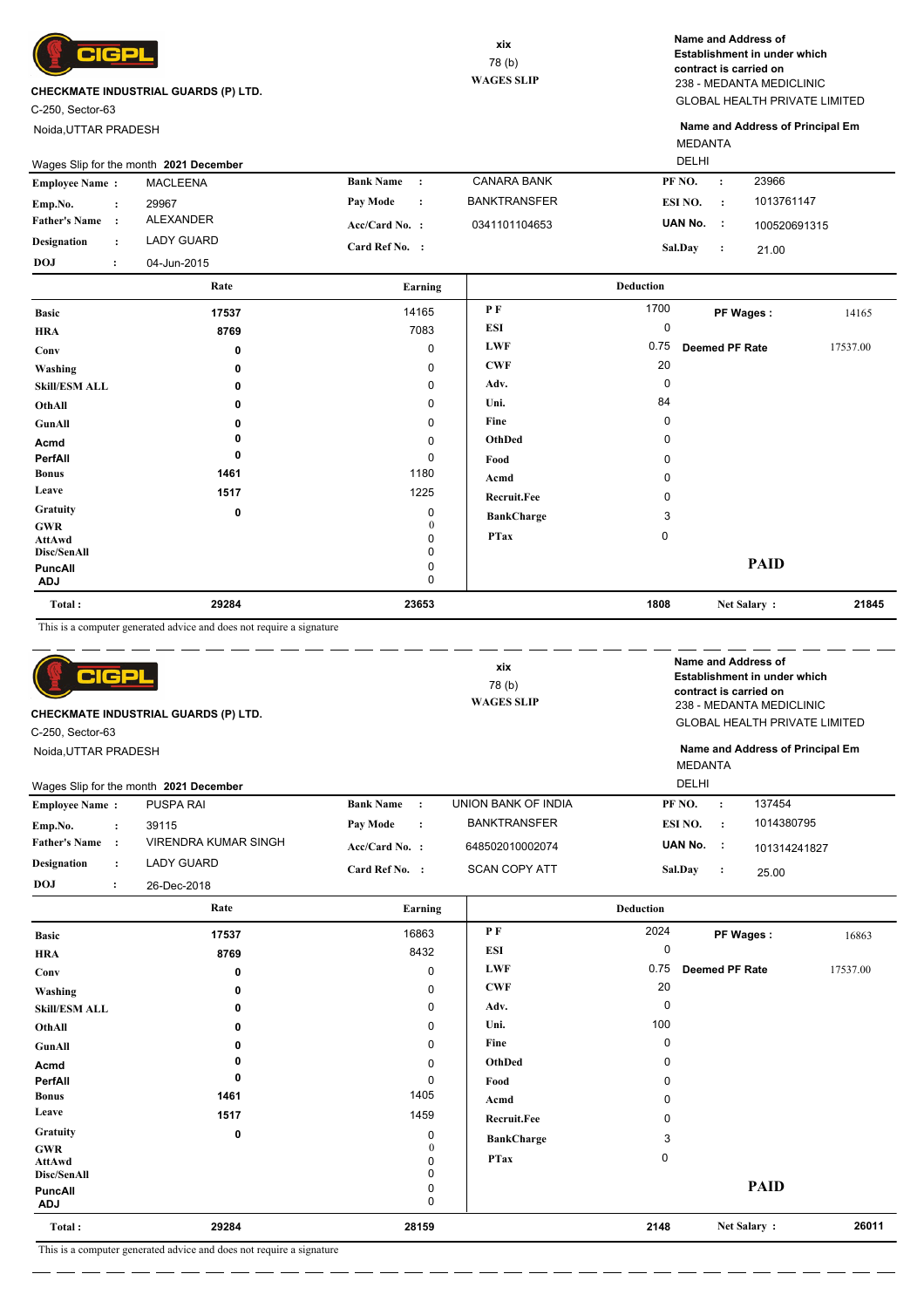

C-250, Sector-63

Noida,UTTAR PRADESH

GLOBAL HEALTH PRIVATE LIMITED 238 - MEDANTA MEDICLINIC **Name and Address of Establishment in under which contract is carried on**

MEDANTA **Name and Address of Principal Em**

|                       | Wages Slip for the month 2021 December |                       |                  |           |                     |                |         |              |
|-----------------------|----------------------------------------|-----------------------|------------------|-----------|---------------------|----------------|---------|--------------|
| <b>Employee Name:</b> |                                        | <b>NAWLESH KUMAR</b>  | <b>Bank Name</b> | $\cdot$   | <b>CANARA BANK</b>  | PF NO.         | $\cdot$ | 8174         |
| Emp.No.               |                                        | 14481                 | <b>Pay Mode</b>  | $\cdot$ : | <b>BANKTRANSFER</b> | ESI NO.        |         | 1012485934   |
| <b>Father's Name</b>  |                                        | <b>NONU SINGH</b>     | $Acc/Card No.$ : |           | 0268108064744       | UAN No.        |         | 100253206097 |
| <b>Designation</b>    |                                        | <b>SECURITY GUARD</b> | Card Ref No. :   |           | 0                   | <b>Sal.Day</b> |         | 26.00        |
| <b>DOJ</b>            |                                        | 16-Dec-2008           |                  |           |                     |                |         |              |

|                              | Rate  | Earning     |                    | <b>Deduction</b> |                |          |
|------------------------------|-------|-------------|--------------------|------------------|----------------|----------|
| <b>Basic</b>                 | 17537 | 17537       | PF                 | 2104             | PF Wages:      | 17537    |
| <b>HRA</b>                   | 8769  | 8769        | ESI                | 0                |                |          |
| Conv                         | 0     | 0           | <b>LWF</b>         | 0.75             | Deemed PF Rate | 17537.00 |
| Washing                      | 0     | 0           | <b>CWF</b>         | 20               |                |          |
| <b>Skill/ESM ALL</b>         | 0     | 0           | Adv.               | $\mathbf 0$      |                |          |
| OthAll                       | 0     | 0           | Uni.               | 104              |                |          |
| GunAll                       |       | $\mathbf 0$ | Fine               | 0                |                |          |
| Acmd                         |       | 0           | OthDed             | 0                |                |          |
| PerfAll                      | 0     | 0           | Food               | 0                |                |          |
| <b>Bonus</b>                 | 1461  | 1461        | Acmd               | 0                |                |          |
| Leave                        | 1517  | 1517        | <b>Recruit.Fee</b> | 0                |                |          |
| Gratuity                     | 0     | 0           | <b>BankCharge</b>  | 3                |                |          |
| <b>GWR</b><br>AttAwd         |       | 3507<br>0   | <b>PTax</b>        | 0                |                |          |
| Disc/SenAll                  |       | 0           |                    |                  |                |          |
| <b>PuncAll</b><br><b>ADJ</b> |       | 0<br>0      |                    |                  | <b>PAID</b>    |          |
| Total:                       | 29284 | 32791       |                    | 2232             | Net Salary:    | 30559    |

This is a computer generated advice and does not require a signature

| 어머기<br>CHECKMATE INDUSTRIAL GUARDS (P) LTD.<br>C-250, Sector-63 |                                        |                                        | xix<br>78(b)<br><b>WAGES SLIP</b>       |                                      | Name and Address of<br>Establishment in under which<br>contract is carried on<br>238 - MEDANTA MEDICLINIC<br><b>GLOBAL HEALTH PRIVATE LIMITED</b> |                 |                                  |
|-----------------------------------------------------------------|----------------------------------------|----------------------------------------|-----------------------------------------|--------------------------------------|---------------------------------------------------------------------------------------------------------------------------------------------------|-----------------|----------------------------------|
| Noida, UTTAR PRADESH                                            |                                        | Wages Slip for the month 2021 December |                                         |                                      | MEDANTA<br>DELHI                                                                                                                                  |                 | Name and Address of Principal Em |
| <b>Employee Name:</b>                                           |                                        | RAJEEV KUMAR                           | <b>Bank Name</b><br>$\cdot$ :           | <b>CANARA BANK</b>                   | PF NO.                                                                                                                                            | $\ddot{\cdot}$  | 9586                             |
| Emp.No.<br><b>Father's Name</b>                                 | $\ddot{\phantom{a}}$<br>$\cdot$ :      | 15703<br><b>MOHAN LAL</b>              | Pay Mode<br>$\cdot$<br>$Acc/Card No.$ : | <b>BANKTRANSFER</b><br>0268108064764 | ESI NO.<br>UAN No.                                                                                                                                | $\cdot$<br>- 11 | 1013096071<br>100293974941       |
| <b>Designation</b><br><b>DOJ</b>                                | $\ddot{\phantom{a}}$<br>$\ddot{\cdot}$ | <b>SECURITY GUARD</b><br>11-Feb-2009   | Card Ref No. :                          | 0                                    | <b>Sal.Dav</b>                                                                                                                                    | $\cdot$         | 6.00                             |
|                                                                 |                                        | Rate                                   | Earning                                 |                                      | <b>Deduction</b>                                                                                                                                  |                 |                                  |

| <b>Basic</b>                 | 17537       | 4047        | PF                 | 486      | PF Wages:             | 4047     |
|------------------------------|-------------|-------------|--------------------|----------|-----------------------|----------|
| <b>HRA</b>                   | 8769        | 2024        | ESI                | 0        |                       |          |
| Conv                         | 0           | 0           | <b>LWF</b>         | 0.75     | <b>Deemed PF Rate</b> | 17537.00 |
| Washing                      | 0           | 0           | <b>CWF</b>         | 20       |                       |          |
| <b>Skill/ESM ALL</b>         | 0           | 0           | Adv.               | 0        |                       |          |
| OthAll                       | 0           | 0           | Uni.               | 24       |                       |          |
| GunAll                       | 0           | $\mathbf 0$ | Fine               | 0        |                       |          |
| Acmd                         | 0           | $\mathbf 0$ | OthDed             | $\Omega$ |                       |          |
| PerfAll                      | 0           | 0           | Food               | 0        |                       |          |
| <b>Bonus</b>                 | 1461        | 337         | Acmd               | 0        |                       |          |
| Leave                        | 1517        | 350         | <b>Recruit.Fee</b> | 0        |                       |          |
| Gratuity                     | $\mathbf 0$ | 0           | <b>BankCharge</b>  | 3        |                       |          |
| GWR<br><b>AttAwd</b>         |             | 3507<br>0   | <b>PTax</b>        | 0        |                       |          |
| Disc/SenAll                  |             | 0<br>0      |                    |          | <b>PAID</b>           |          |
| <b>PuncAll</b><br><b>ADJ</b> |             | 0           |                    |          |                       |          |
| Total:                       | 29284       | 10265       |                    | 534      | Net Salary:           | 9731     |

 $=$   $-$ <u>.</u>

. <u>. . . . . . .</u> . . . . .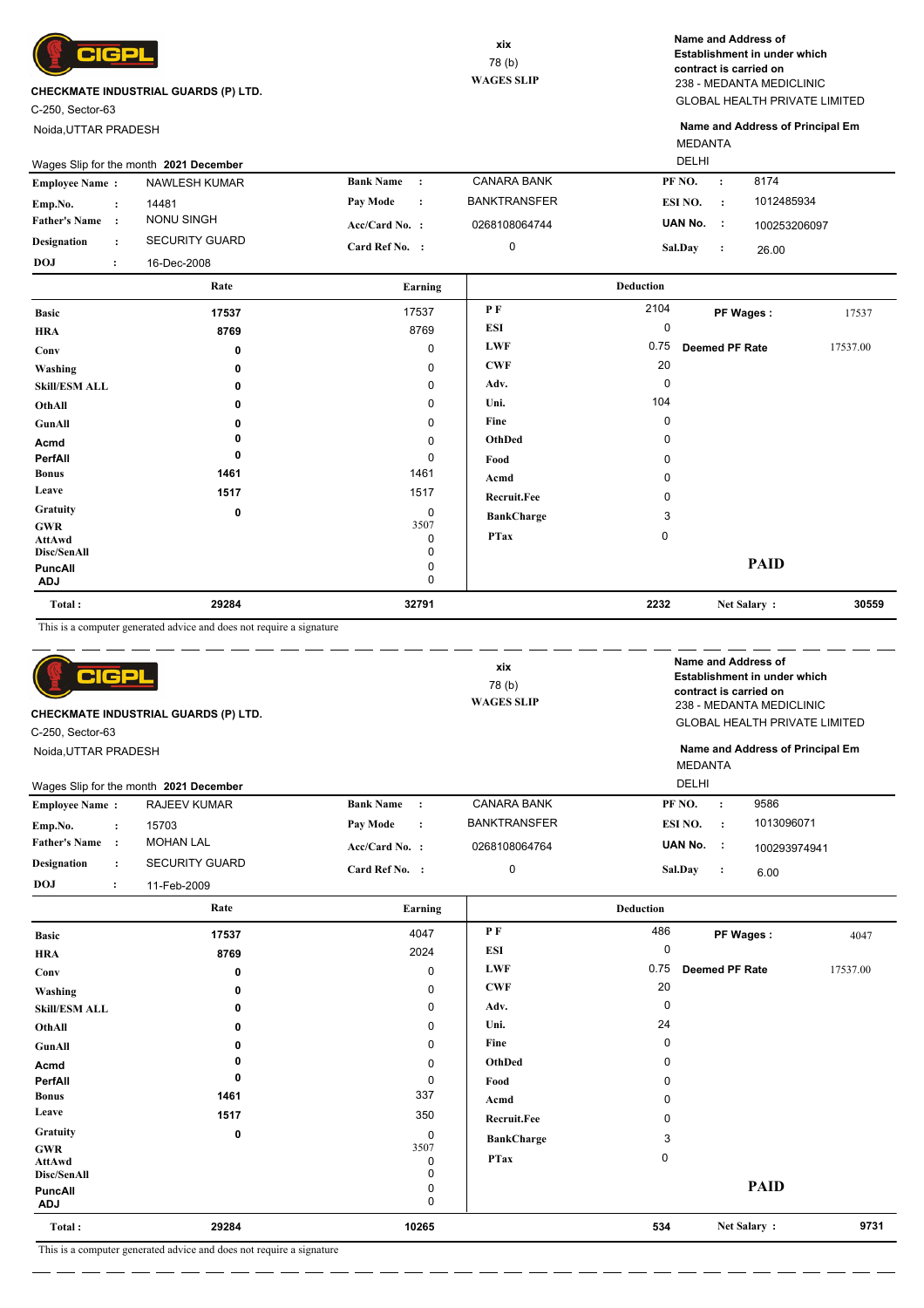

C-250, Sector-63

Noida,UTTAR PRADESH

GLOBAL HEALTH PRIVATE LIMITED 238 - MEDANTA MEDICLINIC **Name and Address of Establishment in under which contract is carried on**

MEDANTA **Name and Address of Principal Em**

|                       |                      | Wages Slip for the month 2021 December |                              |                     | <b>DELHI</b>     |                |              |          |
|-----------------------|----------------------|----------------------------------------|------------------------------|---------------------|------------------|----------------|--------------|----------|
| <b>Employee Name:</b> |                      | SANJAY KUMAR SINGH                     | <b>Bank Name</b><br>$\sim$ 1 | UNJAB NATIONAL BAN  | PF NO.           |                | 16320        |          |
| Emp.No.               | $\ddot{\phantom{a}}$ | 21677                                  | Pay Mode<br>$\cdot$ :        | <b>BANKTRANSFER</b> | ESI NO.          | $\cdot$        | 2007387787   |          |
| <b>Father's Name</b>  |                      | <b>BACHHA SINGH</b>                    | $Acc/Card No.$ :             | 1518000101094024    | UAN No.          | ÷              | 100333543436 |          |
| <b>Designation</b>    | $\ddot{\phantom{a}}$ | <b>SECURITY GUARD</b>                  | Card Ref No. :               | 0                   | Sal.Dav          | $\ddot{\cdot}$ | 26.00        |          |
| <b>DOJ</b>            | $\ddot{\phantom{0}}$ | 15-Oct-2012                            |                              |                     |                  |                |              |          |
|                       |                      | Rate                                   | Earning                      |                     | <b>Deduction</b> |                |              |          |
| <b>Basic</b>          |                      | 17537                                  | 17537                        | P F                 | 2104             | PF Wages:      |              | 17537    |
| <b>HRA</b>            |                      | 8769                                   | 8769                         | ESI                 | 0                |                |              |          |
| $_{\rm Conv}$         |                      | $\mathbf{r}$                           | O                            | <b>LWF</b>          | 0.75             | Deemed PF Rate |              | 17537.00 |

| Conv                                | 0    | 0                     | LWF               | 0.75     | <b>Deemed PF Rate</b> | 17537.00 |
|-------------------------------------|------|-----------------------|-------------------|----------|-----------------------|----------|
| Washing                             | 0    | 0                     | <b>CWF</b>        | 20       |                       |          |
| <b>Skill/ESM ALL</b>                | 0    | 0                     | Adv.              | $\Omega$ |                       |          |
| OthAll                              | 0    | 0                     | Uni.              | 104      |                       |          |
| GunAll                              |      | 0                     | Fine              | $\Omega$ |                       |          |
| Acmd                                |      | 0                     | OthDed            |          |                       |          |
| PerfAll                             | 0    | 0                     | Food              |          |                       |          |
| <b>Bonus</b>                        | 1461 | 1461                  | Acmd              |          |                       |          |
| Leave                               | 1517 | 1517                  | Recruit.Fee       | 0        |                       |          |
| Gratuity                            | 0    | $\mathbf 0$           | <b>BankCharge</b> | 3        |                       |          |
| <b>GWR</b><br>AttAwd<br>Disc/SenAll |      | 3507<br>0<br>$\Omega$ | <b>PTax</b>       | 0        |                       |          |
| PuncAll<br><b>ADJ</b>               |      | 0                     |                   |          | <b>PAID</b>           |          |

| Total:    | 29284                                                        | 32791 | 2232 | Net Salar | 30559 |
|-----------|--------------------------------------------------------------|-------|------|-----------|-------|
| This is a | a computer generated advice and does not require a signature |       |      |           |       |

| CIGPL<br><b>CHECKMATE INDUSTRIAL GUARDS (P) LTD.</b><br>C-250, Sector-63<br>Noida, UTTAR PRADESH<br>Wages Slip for the month 2021 December |                       |                               | xix<br>78(b)<br><b>WAGES SLIP</b> |                  |           | Name and Address of<br>Establishment in under which<br>contract is carried on<br>238 - MEDANTA MEDICLINIC<br><b>GLOBAL HEALTH PRIVATE LIMITED</b><br>Name and Address of Principal Em<br><b>MEDANTA</b><br><b>DELHI</b> |       |  |  |  |
|--------------------------------------------------------------------------------------------------------------------------------------------|-----------------------|-------------------------------|-----------------------------------|------------------|-----------|-------------------------------------------------------------------------------------------------------------------------------------------------------------------------------------------------------------------------|-------|--|--|--|
| <b>Employee Name:</b>                                                                                                                      | <b>RAJESH KUMAR</b>   | <b>Bank Name</b><br>$\cdot$ : | STATE BANK OF INDIA               | PF NO.           | $\cdot$ : | 140248                                                                                                                                                                                                                  |       |  |  |  |
| Emp.No.<br>$\ddot{\cdot}$                                                                                                                  | 42063                 | Pay Mode<br>$\cdot$           | <b>BANKTRANSFER</b>               | ESI NO.          | $\cdot$ : | 1014498675                                                                                                                                                                                                              |       |  |  |  |
| <b>Father's Name</b><br>$\cdot$ :                                                                                                          | mangtu ram            | Acc/Card No. :                | 61118567994                       | UAN No.          | - 11      | 100711483713                                                                                                                                                                                                            |       |  |  |  |
| <b>Designation</b><br>$\ddot{\phantom{a}}$                                                                                                 | <b>SECURITY GUARD</b> | Card Ref No. :                | $\mathbf 0$                       | Sal.Day          | $\cdot$ : | 21.00                                                                                                                                                                                                                   |       |  |  |  |
| <b>DOJ</b><br>$\ddot{\cdot}$                                                                                                               | 03-Jan-2020           |                               |                                   |                  |           |                                                                                                                                                                                                                         |       |  |  |  |
|                                                                                                                                            | Rate                  | Earning                       |                                   | <b>Deduction</b> |           |                                                                                                                                                                                                                         |       |  |  |  |
| <b>Basic</b>                                                                                                                               | 17537                 | 14165                         | P F                               | 1700             | PF Wages: |                                                                                                                                                                                                                         | 14165 |  |  |  |
| <b>HRA</b>                                                                                                                                 | 8769                  | 7083                          | <b>ESI</b>                        | 0                |           |                                                                                                                                                                                                                         |       |  |  |  |

| <b>HRA</b>                   | 8769                                                                  | 7083        | ESI               | $\mathbf 0$ |                       |          |
|------------------------------|-----------------------------------------------------------------------|-------------|-------------------|-------------|-----------------------|----------|
| Conv                         | 0                                                                     | 0           | <b>LWF</b>        | 0.75        | <b>Deemed PF Rate</b> | 17537.00 |
| Washing                      | 0                                                                     | 0           | <b>CWF</b>        | 20          |                       |          |
| <b>Skill/ESM ALL</b>         | 0                                                                     | 0           | Adv.              | 0           |                       |          |
| OthAll                       | 0                                                                     | $\mathbf 0$ | Uni.              | 84          |                       |          |
| GunAll                       | 0                                                                     | 0           | Fine              | 0           |                       |          |
| Acmd                         |                                                                       | 0           | OthDed            |             |                       |          |
| PerfAll                      | 0                                                                     | 0           | Food              |             |                       |          |
| <b>Bonus</b>                 | 1461                                                                  | 1180        | Acmd              | n           |                       |          |
| Leave                        | 1517                                                                  | 1225        | Recruit.Fee       |             |                       |          |
| Gratuity                     | 0                                                                     | $\mathbf 0$ | <b>BankCharge</b> | 3           |                       |          |
| <b>GWR</b><br>AttAwd         |                                                                       | 3507<br>0   | <b>PTax</b>       | 0           |                       |          |
| Disc/SenAll                  |                                                                       | 0           |                   |             | <b>PAID</b>           |          |
| <b>PuncAll</b><br><b>ADJ</b> |                                                                       | 0<br>0      |                   |             |                       |          |
| Total:                       | 29284                                                                 | 27160       |                   | 1808        | Net Salary:           | 25352    |
|                              | This is a commuter concreted advice and does not require a signature. |             |                   |             |                       |          |

 $=$   $-$ 

This is a computer generated advice and does not require a signature

- - - - - - - - - - - -

 $\overline{\phantom{a}}$ 

 $=$   $=$  $=$   $-$ 

- - -

 $=$   $=$   $-$   $=$   $=$  $=$   $=$  $=$   $=$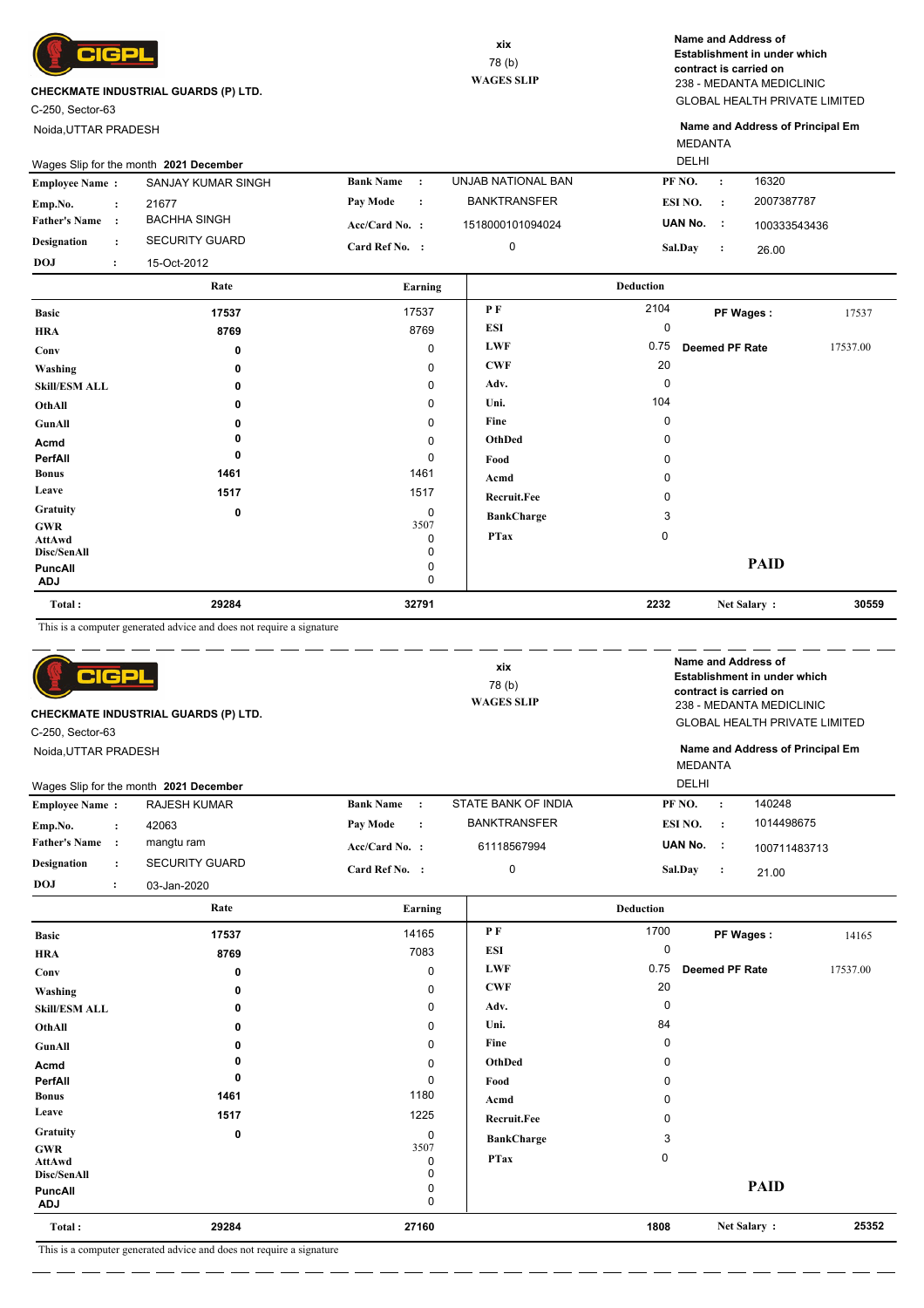

C-250, Sector-63

Noida,UTTAR PRADESH

GLOBAL HEALTH PRIVATE LIMITED 238 - MEDANTA MEDICLINIC **Name and Address of Establishment in under which contract is carried on**

MEDANTA **Name and Address of Principal Em**

| <b>Employee Name:</b> |                      | DHEERENDRA KUMAR  | <b>Bank Name:</b>     | UNION BANK OF INDIA | PF NO.           |                      | 132486       |       |
|-----------------------|----------------------|-------------------|-----------------------|---------------------|------------------|----------------------|--------------|-------|
| Emp.No.               | $\ddot{\phantom{0}}$ | 33801             | Pay Mode<br>$\cdot$ : | <b>BANKTRANSFER</b> | ESI NO.          | $\cdot$              | 1014137469   |       |
| <b>Father's Name</b>  | $\cdot$              | HARISH CHANDRA    | $Acc/Card No.$ :      | 520101020462091     | UAN No.          | <b>T</b>             | 100979604753 |       |
| <b>Designation</b>    | $\ddot{\phantom{a}}$ | <b>SUPERVISOR</b> | Card Ref No. :        | updateifsc 9apr2021 | Sal.Day          | $\ddot{\phantom{0}}$ | 27.00        |       |
| <b>DOJ</b>            | $\ddot{\phantom{a}}$ | 17-Nov-2016       |                       |                     |                  |                      |              |       |
|                       |                      | Rate              | Earning               |                     | <b>Deduction</b> |                      |              |       |
| <b>Basic</b>          |                      | 19291             | 20033                 | РF                  | 2404             |                      | PF Wages:    | 20033 |

| Total:                       | 32213       | 33326        |                    | 2536     | Net Salary:    | 30790    |
|------------------------------|-------------|--------------|--------------------|----------|----------------|----------|
| <b>PuncAll</b><br><b>ADJ</b> |             | 0<br>0       |                    |          |                |          |
| Disc/SenAll                  |             | 0            |                    |          | <b>PAID</b>    |          |
| AttAwd                       |             | 0            | <b>PTax</b>        | $\Omega$ |                |          |
| <b>GWR</b>                   |             | $\mathbf{0}$ |                    |          |                |          |
| <b>Gratuity</b>              | $\mathbf 0$ | 0            | <b>BankCharge</b>  | 3        |                |          |
| Leave                        | 1669        | 1669         | <b>Recruit.Fee</b> | 0        |                |          |
| <b>Bonus</b>                 | 1607        | 1607         | Acmd               | 0        |                |          |
| PerfAll                      | 0           | 0            | Food               | 0        |                |          |
| Acmd                         | 0           | $\mathbf 0$  | OthDed             | $\Omega$ |                |          |
| GunAll                       | 0           | 0            | Fine               | 0        |                |          |
| OthAll                       | 0           | 0            | Uni.               | 108      |                |          |
| <b>Skill/ESM ALL</b>         | 0           | 0            | Adv.               | $\Omega$ |                |          |
| Washing                      | 0           | $\mathbf 0$  | <b>CWF</b>         | 20       |                |          |
| Conv                         | 0           | $\mathbf 0$  | <b>LWF</b>         | 0.75     | Deemed PF Rate | 19291.00 |
| <b>HRA</b>                   | 9646        | 10017        | <b>ESI</b>         | 0        |                |          |
| $\boldsymbol{\mu}$           | $- - -$     |              |                    |          | . . <b></b>    | $\sim$   |

This is a computer generated advice and does not require a signature

| CIGPL<br><b>CHECKMATE INDUSTRIAL GUARDS (P) LTD.</b><br>C-250, Sector-63 |                      |                                        | xix<br>78(b)<br><b>WAGES SLIP</b> |                     | Name and Address of<br>Establishment in under which<br>contract is carried on<br>238 - MEDANTA MEDICLINIC<br><b>GLOBAL HEALTH PRIVATE LIMITED</b> |           |              |
|--------------------------------------------------------------------------|----------------------|----------------------------------------|-----------------------------------|---------------------|---------------------------------------------------------------------------------------------------------------------------------------------------|-----------|--------------|
| Noida, UTTAR PRADESH                                                     |                      |                                        | <b>MEDANTA</b>                    |                     | Name and Address of Principal Em                                                                                                                  |           |              |
|                                                                          |                      | Wages Slip for the month 2021 December |                                   |                     | <b>DELHI</b>                                                                                                                                      |           |              |
| <b>Employee Name:</b>                                                    |                      | <b>MANOJ SINGH PRIHAR</b>              | <b>Bank Name</b><br>$\cdot$ :     | UNJAB NATIONAL BAN  | PF NO.                                                                                                                                            | $\cdot$   | 26080        |
| Emp.No.                                                                  | $\ddot{\cdot}$       | 32244                                  | <b>Pay Mode</b><br>$\cdot$        | <b>BANKTRANSFER</b> | ESI NO.                                                                                                                                           | $\cdot$ : | 1014050098   |
| <b>Father's Name</b>                                                     | $\cdot$ :            | <b>HUKAM SINGH PRIHAR</b>              | $Acc/Card No.$ :                  | 2681001700056312    | UAN No.                                                                                                                                           | $\sim$ 1  | 100719441390 |
| <b>Designation</b>                                                       | $\ddot{\phantom{a}}$ | ATTENDANT                              | Card Ref No. :                    | $\mathbf 0$         | Sal.Dav                                                                                                                                           | $\cdot$   | 11.00        |
| <b>DOJ</b>                                                               | $\ddot{\cdot}$       | 23-Apr-2016                            |                                   |                     |                                                                                                                                                   |           |              |
|                                                                          |                      | Rate                                   | Earning                           |                     | <b>Deduction</b>                                                                                                                                  |           |              |
|                                                                          |                      |                                        | $- - - -$                         | D E.                | 000                                                                                                                                               |           |              |

|                       | This is a computer concreted advice and does not require a signature. |             |                    |             |                       |          |
|-----------------------|-----------------------------------------------------------------------|-------------|--------------------|-------------|-----------------------|----------|
| Total:                | 26563                                                                 | 11238       |                    | 876         | Net Salary:           | 10362    |
| PuncAll<br><b>ADJ</b> |                                                                       | 0           |                    |             |                       |          |
| Disc/SenAll           |                                                                       |             |                    |             | <b>PAID</b>           |          |
| AttAwd                |                                                                       |             |                    |             |                       |          |
| <b>GWR</b>            |                                                                       | $\Omega$    | <b>PTax</b>        | $\mathbf 0$ |                       |          |
| <b>Gratuity</b>       | 0                                                                     | 0           | <b>BankCharge</b>  | 3           |                       |          |
| Leave                 | 1376                                                                  | 582         | <b>Recruit.Fee</b> |             |                       |          |
| <b>Bonus</b>          | 1325                                                                  | 561         | Acmd               |             |                       |          |
| PerfAll               | ŋ                                                                     | $\mathbf 0$ | Food               |             |                       |          |
| Acmd                  |                                                                       | 0           | OthDed             | 0           |                       |          |
| GunAll                |                                                                       | 0           | Fine               | 0           |                       |          |
| OthAll                | 0                                                                     | 0           | Uni.               | 44          |                       |          |
| <b>Skill/ESM ALL</b>  | 0                                                                     | 0           | Adv.               | 0           |                       |          |
| Washing               | 0                                                                     | 0           | <b>CWF</b>         | 20          |                       |          |
| Conv                  | 0                                                                     | 0           | <b>LWF</b>         | 0.75        | <b>Deemed PF Rate</b> | 15908.00 |
| <b>HRA</b>            | 7954                                                                  | 3365        | <b>ESI</b>         | 0           |                       |          |
| <b>Basic</b>          | 15908                                                                 | 6730        | P F                | 808         | PF Wages:             | 6730     |
|                       |                                                                       |             |                    |             |                       |          |

 $=$   $\overline{\phantom{a}}$ 

 $=$   $=$  $=$   $-$